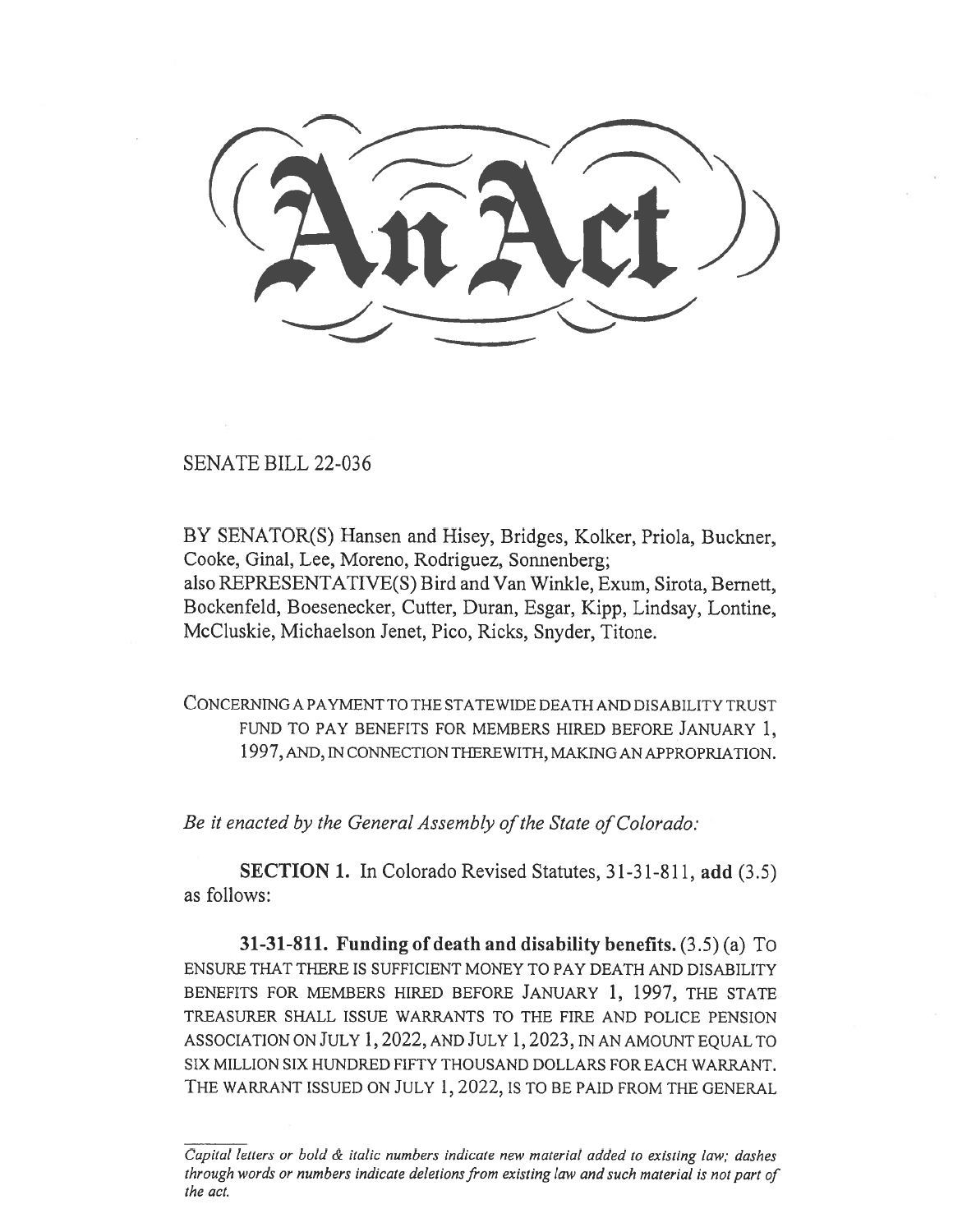FUND, AND THE WARRANT ISSUED ON JULY 1, 2023, IS TO BE PAID FROM THE DEATH AND DISABILITY PAYMENT CASH FUND CREATED IN SUBSECTION (3.5)(b) OF THIS SECTION. THE BOARD SHALL DEPOSIT THIS MONEY IN THE STATEWIDE DEATH AND DISABILITY TRUST FUND CREATED IN SECTION 31-31-813.

(b) (I) THE DEATH AND DISABILITY PAYMENT CASH FUND IS HEREBY CREATED IN THE STATE TREASURY. THE FUND CONSISTS OF MONEY TRANSFERRED TO THE FUND IN ACCORDANCE WITH SUBSECTION (3 .5)(b)(II) OF THIS SECTION. IN ACCORDANCE WITH SECTION 24-36-114 (1), THE STATE TREASURER SHALL CREDIT ALL INTEREST AND INCOME DERIVED FROM THE DEPOSIT AND INVESTMENT OF MONEY IN THE FUND TO THE GENERAL FUND. THE STATE TREASURER SHALL USE THE MONEY IN THE FUND FOR THE WARRANT ISSUED ON JULY 1, 2023, IN ACCORDANCE WITH SUBSECTION  $(3.5)(a)$  OF THIS SECTION.

(II) ON JULY 1, 2022, THE STATE TREASURER SHALL TRANSFER SIX MILLION SIX HUNDRED FIFTY THOUSAND DOLLARS FROM THE GENERAL FUND TO THE DEATH AND DISABILITY PAYMENT CASH FUND CREATED IN SUBSECTION  $(3.5)(b)(I)$  OF THIS SECTION.

SECTION 2. Appropriation. For the 2022-23 state fiscal year, \$6,650,000 is appropriated to the department of the treasury for use by the special purpose division. This appropriation is from the general fund. To implement this act, the division may use this appropriation for distribution to the fire and police pension association.

SECTION 3. Safety clause. The general assembly hereby finds,